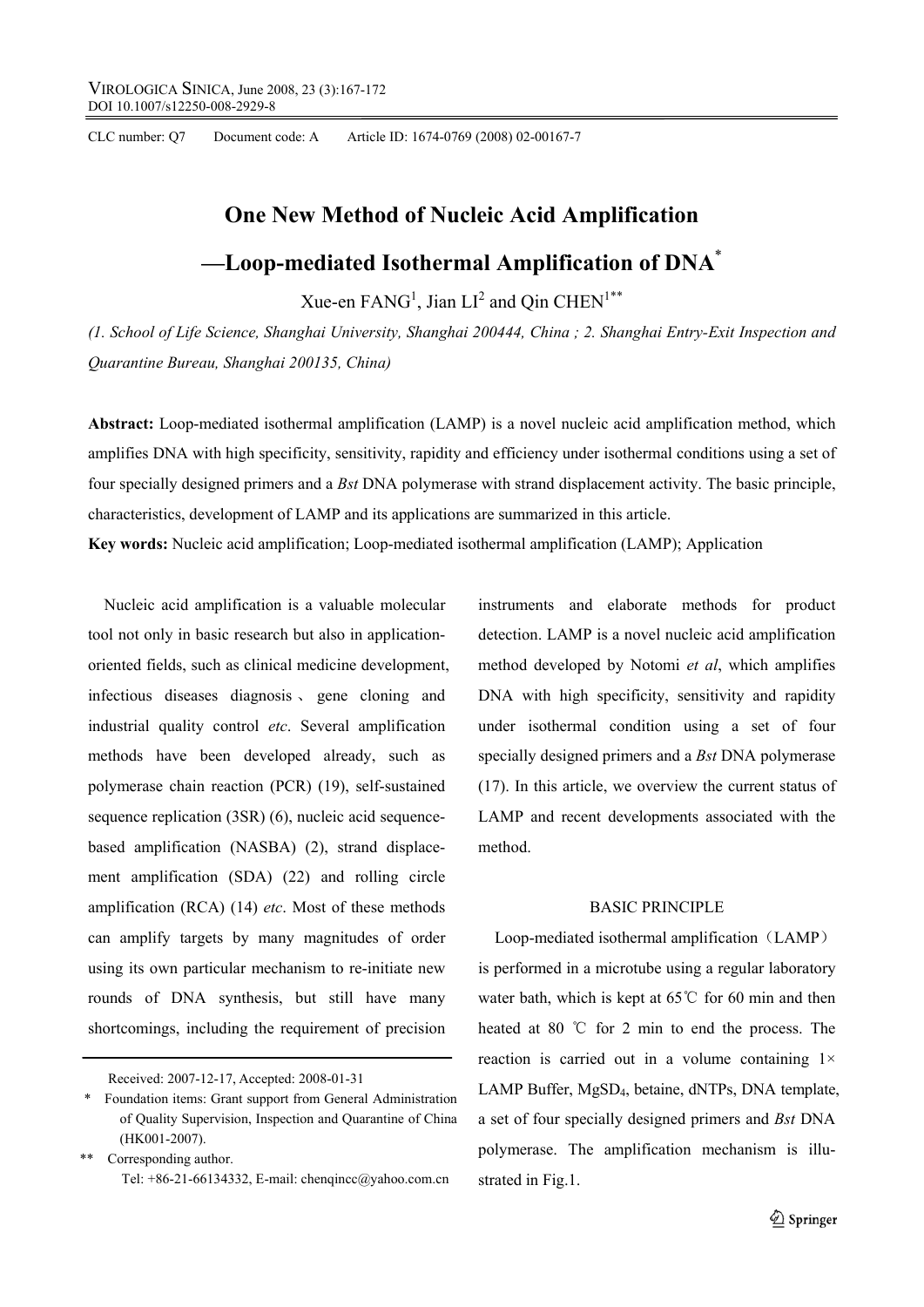

Fig.1. Schematic representation of the LAMP mechanism (This photograph comes from http: //loopamp. eiken.co.jp/e/lamp/ principle.html with minor modification).

The amplification is composed of two main steps—starting material production and cycling amplification (17). In the first step, the inner primer FIP first hybridizes to F2c to initiate the strand synthesis and produces a DNA strand complementary to the template (structure b) at the temperature around 65℃. Then, the out primer F3 slowly hybridizes to F3c to initiate the strand displacement synthesis under the strand displacement activity of the *Bst* DNA polymerase, producing a FIP-linked complementary strand, which can form a looped out structure at one end (structure c). This structure serves as template for BIP-initiated strand synthesis and subsequent B3-

 $\textcircled{2}$  Springer

primed strand displacement synthesis, generating a dumb-bell form (structure d). This form of DNA then serves as the starting material for LAMP cycling amplification. In the second step, first, the dumb-bell form DNA structure is quickly converted into a stemloop DNA by self-primed DNA synthesis (structure e). Then, FIP hybridizes to the loop of the dumb-bell DNA and primes strand displacement DNA synthesis, releasing a single strand DNA which quickly forms a stem-loop structure at the 3' end because of complementary B1c and B1 regions, finally, generating a gapped stem–loop DNA (structure f). Subsequent self-primed strand displacement synthesis yields one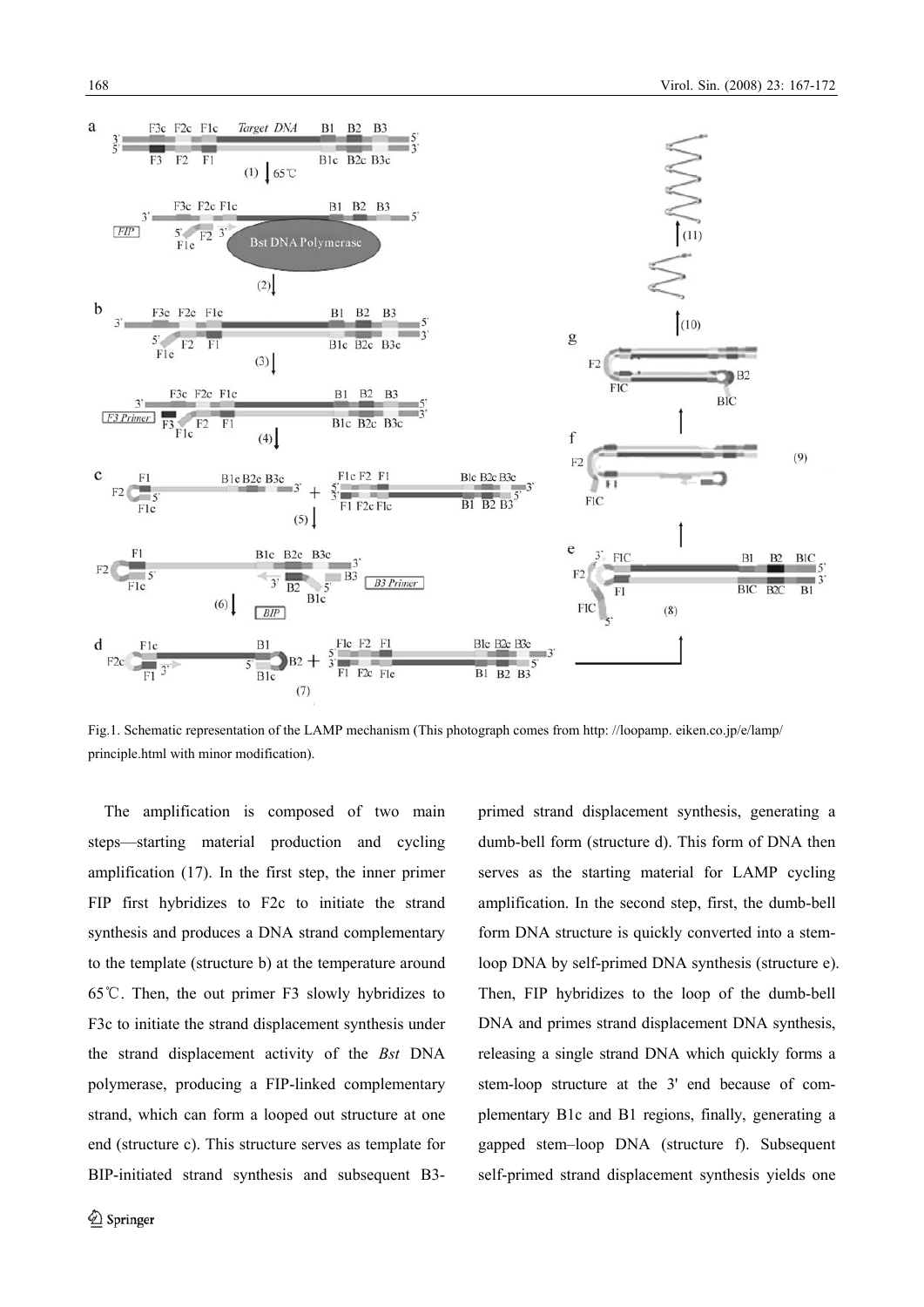repaired stem–loop DNA (structure g) with a stem elongated to twice the length and a loop at the opposite end. The product then serves as template for a BIP-primed strand displacement reaction in the subsequent cycle amplification until the reaction is ended and the final products are a mixture of stem-loop DNAs with various stem lengths.

#### **CHARACTERISTICS**

#### **High specificity**

LAMP is highly specific for amplification of the target DNA sequence. This is most probably attributable to recognition of the target by six / eight independent sequences in the initial reaction stage and by four/six indepen- dent sequences during the second stage. Imai *et al.* used LAMP to investigate eight H5-influenza virus samples and twenty-two other influenza virus samples and found that the H5-specific primer set amplified only the H5-influenza virus while nonspecific amplification products were not observed.

#### **High sensitivity**

LAMP amplifies DNA with high sensitivity with the detection limit of few copies, comparable to that of PCR. Dukes *et al.* found that in the detection of foot-and-mouth disease virus (FMDV), LAMP was even more sensitive than the TaqMan® real-time PCR (3). In our study on pseudorabies virus (PRV) detection by LAMP, 10 fg DNA sample could be detected, which was  $100 \sim 1000$ -fold higher than that of PCR.

# **Easy detection**

The products are a mixture of stem–loop DNAs with various stem sizes which would enable subsequent simple and selective detection of products. Agarose gel electrophoresis detection, turbidity detection and fluorescent detection are often used in LAMP, while the latter two have the potential to be applied in field practice.

#### **Simple manipulation**

LAMP is simple and easy to perform once the special primers are designed, requiring only a *Bst* DNA polymerase and a regular laboratory water bath for reaction.

#### **High efficiency**

Once a suitable reaction system is established, only one hour is required to amplify the target DNA sequence by more than  $10^9$ -fold.

It is anticipated that with the advantages of specificity, sensitivity, rapidity and easy manipulation, LAMP will be a powerful molecular tool for the DNA amplification and can be used widely in practice in the field.

#### DEVELOPMENT

Since the development of LAMP in 2000, many modifications and improvements have been reported.

LAMP product was previously detected by agarose gel electrophoresis and visualized by staining with ethidium bromide, which is either time consuming and does not meet the requirement of field tests. However, it was observed that a large amount of white precipitate was produced during the LAMP amplification (Fig.2). Accordingly, Mori *et al.* clarified the cause of the precipitate production and used this to establish a new method for detection of LAMP products (15). Their method is based on the observation that the increase of the precipitate correlates with the amount of DNA synthesized and real-time monitoring of the LAMP reaction was achieved by measurement of turbidity.

Nagamine *et al.* developed a method that could accelerate the LAMP reaction by using additional primers, termed loop primers (18). Loop primers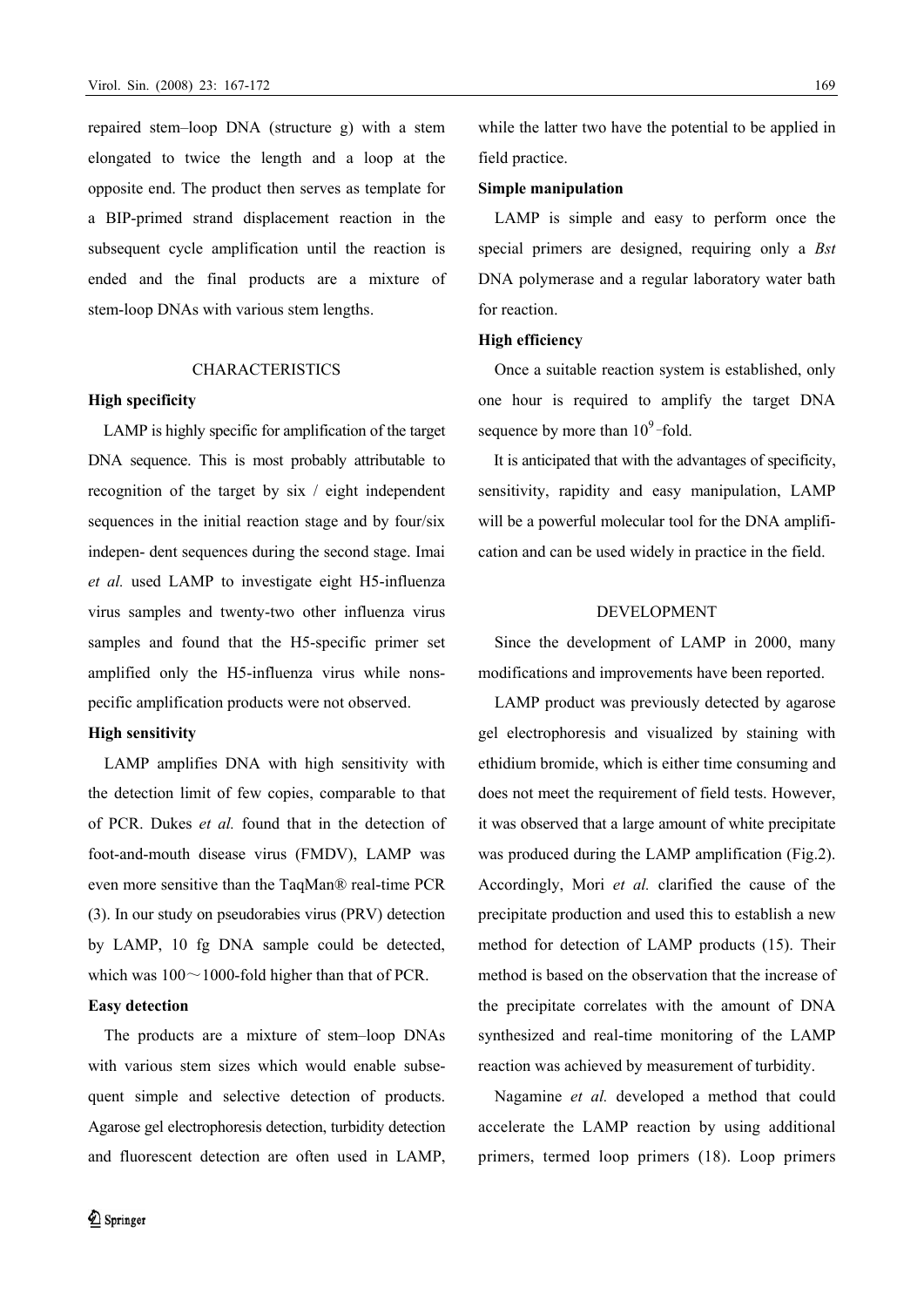

Fig.2. White precipitate preduced in LAMP reaction. 1. Negtive control; 2. Positive LAMP reaction.

hybridize to the stem-loops, with the exception of the loops that are hybridized by the inner primers, and prime strand displacement DNA synthesis. They found that this method could halve the reaction time to facilitated rapid application of the LAMP process. In addition, amplification could occur from  $10<sup>3</sup>$  copies of the target using the loop primers while under the absence of loop primers, the amplification required more than  $10<sup>4</sup>$  copies, which suggested that LAMP reaction with the loop primers provided higher sensitivity and efficiency.

Many reports have described LAMP assay as being less affected in terms of sensitivity by the presence of inhibitory substances than PCR. Kaneko *et al.* have performed a detailed evaluation of the tolerance of LAMP against a culture medium and certain biological substances (11). They used the herpes

simplex virus type (HSV) diluted with Minimum Essential Medium (MEM) as sample material. The results showed that HSV DNA was detected at a 10<sup>-5</sup> dilution in both samples with and without DNA extraction, indicating that MEM did not affect the sensitivity of LAMP. Other substances were all tested including PBS, Serum, Plasma, Urine, and Vitreous (Table 1), which showed that the tolerance of LAMP for biological substances was superior than PCR, suggesting the DNA extraction step could be omitted in a LAMP assay. This would save time, labor and cost, which would allow LAMP assay to be developed as a superior diagnostic method for the field test.

# APPLICATIONS

 LAMP has already been widely used in life science, especially in detection of microorganisms, infectious diseases diagnosis and embryo sex identification. Here, we summarized some of the most important applications.

# **Detection of ammonia-oxidizing bacteria**

LAMP has already been used for bacteria detection. Aoi *et al.* used LAMP as a simple method for monitoring ammonia-oxidizing bacteria (1). Their results showed that it was possible to quantify the initial target DNA with sensitivity down to  $10^2$  copies

|            |             | Percentage of substances |        |        |        |        |        |        |
|------------|-------------|--------------------------|--------|--------|--------|--------|--------|--------|
|            |             | $0\%$                    | $1\%$  | 2%     | 5%     | 10%    | 20%    | 30%    |
| <b>PBS</b> | LAMP        | $^{+}$                   | $^{+}$ | $^{+}$ | $^{+}$ | $^{+}$ | $^{+}$ | $^{+}$ |
|            | <b>PCR</b>  | $^{+}$                   | $^{+}$ | $^{+}$ | $^+$   | $^{+}$ | $^{+}$ |        |
| <b>MEM</b> | LAMP        | $^{+}$                   | $^{+}$ | $^{+}$ | $^{+}$ | $^{+}$ | $^{+}$ | $^{+}$ |
|            | <b>PCR</b>  | $^{+}$                   | $+$    |        |        |        |        |        |
| Serum      | LAMP        | $^{+}$                   | $^{+}$ |        |        |        |        |        |
|            | <b>PCR</b>  | $^{+}$                   |        |        |        |        |        |        |
| Plasma     | LAMP        | $^{+}$                   |        |        |        |        |        |        |
|            | <b>PCR</b>  | $^{+}$                   |        |        |        |        |        |        |
| Urine      | LAMP        | $^{+}$                   |        |        |        |        |        |        |
|            | <b>PCR</b>  | $^{+}$                   |        |        |        |        |        |        |
| Vitreous   | <b>LAMP</b> | $^{+}$                   | $^{+}$ |        |        | +      | $\pm$  |        |

Table 1. Effects of biological substances on LAMP and PCR assay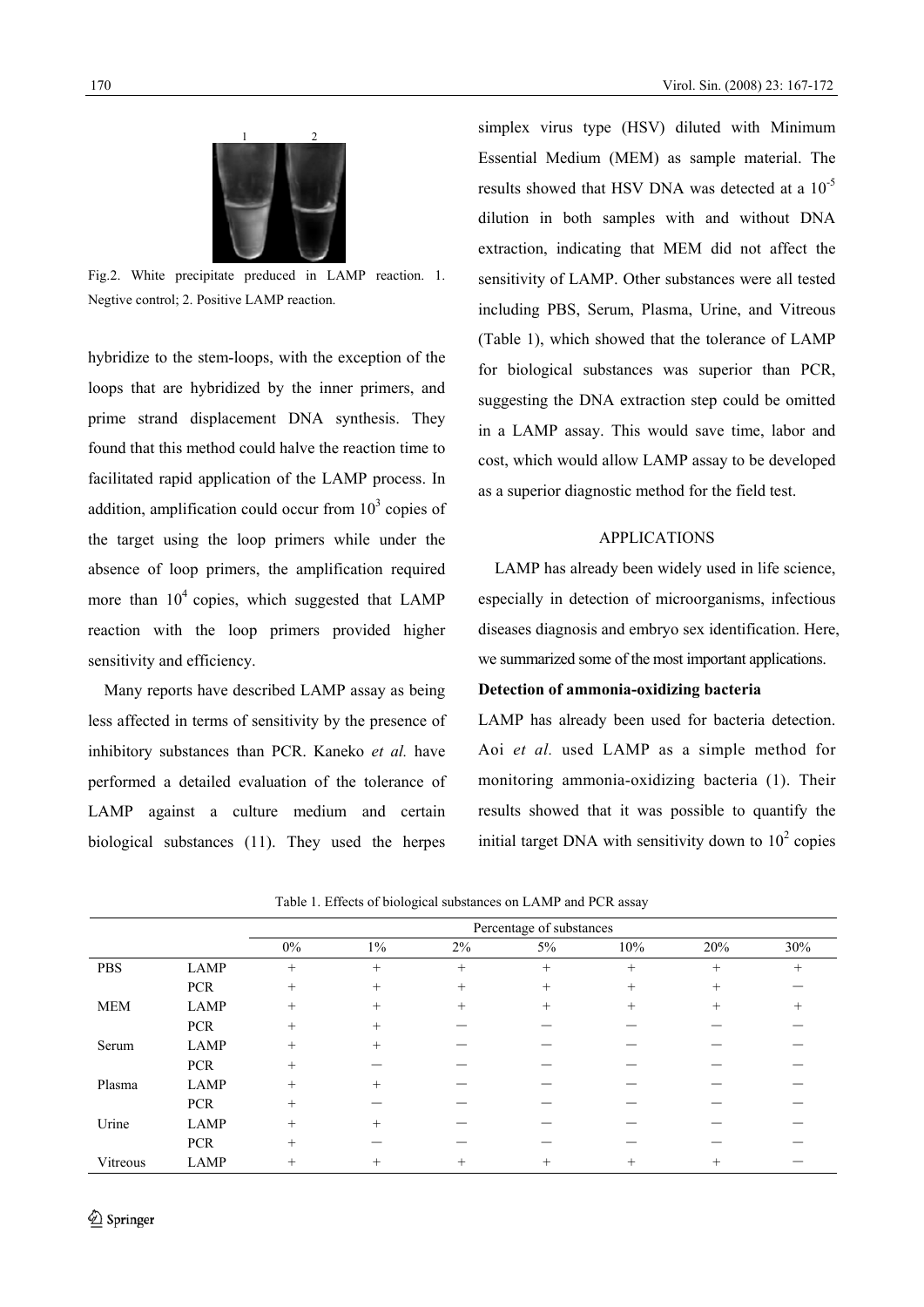while the background DNA from non-targeted bacteria did not affect the quantitative capability of LAMP, which suggested that the LAMP is effective for monitoring bacteria and their gene expression in environment.

## **Detection of Brettanomyces**

Some species of Brettanomyces could cause turbidity or off-flavors in wines, beer and soft drinks, resulting in significant economic losses worldwide. Hayashi *et al.* established an identification method using LAMP which is advantageous in terms of specificity, sensitivity, rapidity and simple operation compared with PCR (8). They designed primer sets specially targeting the ITS region of Brettanomyces (Dekkera anomala, Dekkera bruxellensis, Dekkera custersiana and Brettanomyces naardenensis) which could detect 1×10 CFU/mL of Brettanomyces yeast isolates from water, beer, wine and soft drinks.

# **Detection of H5N1 avian influenza virus**

RT-PCR with H5-specific primers recommended by WHO has been used worldwide for H5-influenza virus detection following the outbreak of highly pathogenic avian influenza (HPAI) caused by the H5N1 influenza virus in the end of 2003. However, this assay is timeconsuming and requires precision instruments which prevent its being widely used, especially in some poor countries. Recently, Imai *et al.* have used LAMP to develop a rapid laboratory diagnostic system for HPAI and the sensitivity and specificity of the test have been validated (10). The results suggested that the present LAMP system is a useful diagnostic tool for the HPAI-H5N1 virus.

### **Embryo sexing identification**

Predetermination of embryo sex is very important for the embryonic research. Detection of Y chromosome-specific sequences has widely been used to predict the sex of offspring. Hirayama *et al.* have established an efficient procedure for water buffalo embryo sex determination by identifying a Y chromosome-specific sequence using LAMP, while a 12S rRNA was also amplified by LAMP as a control reaction in both male and female (7). The results showed that the minimal amount of the template DNA required appeared to be 0.1-10 pg, and the total time for embryo sexing determination, including DNA extraction was about 1 h.

#### **Other Applications**

LAMP has also been successfully applied in diagnosis of other disease viruses, such as detection of Hemorrhagic septicaemia virus (VHSV) (20), Cytomegalovirus (CMV) (21), Ebola virus(EBOV) (13), Epstein-Barr virus(EBV) (9), Fish iridovirus (16), Human herpesvirus 8 (12), infectious hypodermal and hematopoietic necrosis virus (IHHNV) (23), tomato spotted wilt virus (5), Tomato yellow leaf curl virus (4). In current work, we are planning to apply the LAMP method to detect the important pig infectious disease viruses, such as PRV and FMDV*,* to help strengthening virus surveillance.

### **CONCLUSIONS**

In conclusion, LAMP is a novel method of nucleotides amplification which can amplify a few copies of DNA in less than an hour under isothermal condition and with great specificity. There have been many reported researches which have proven this method to be a successful molecular tool for the amplification of target DNA sequence. The method provides us with a powerful biological tool to be used in the research of clinical medicine, diagnosis of infectious diseases, genetic disorders and genetic traits.